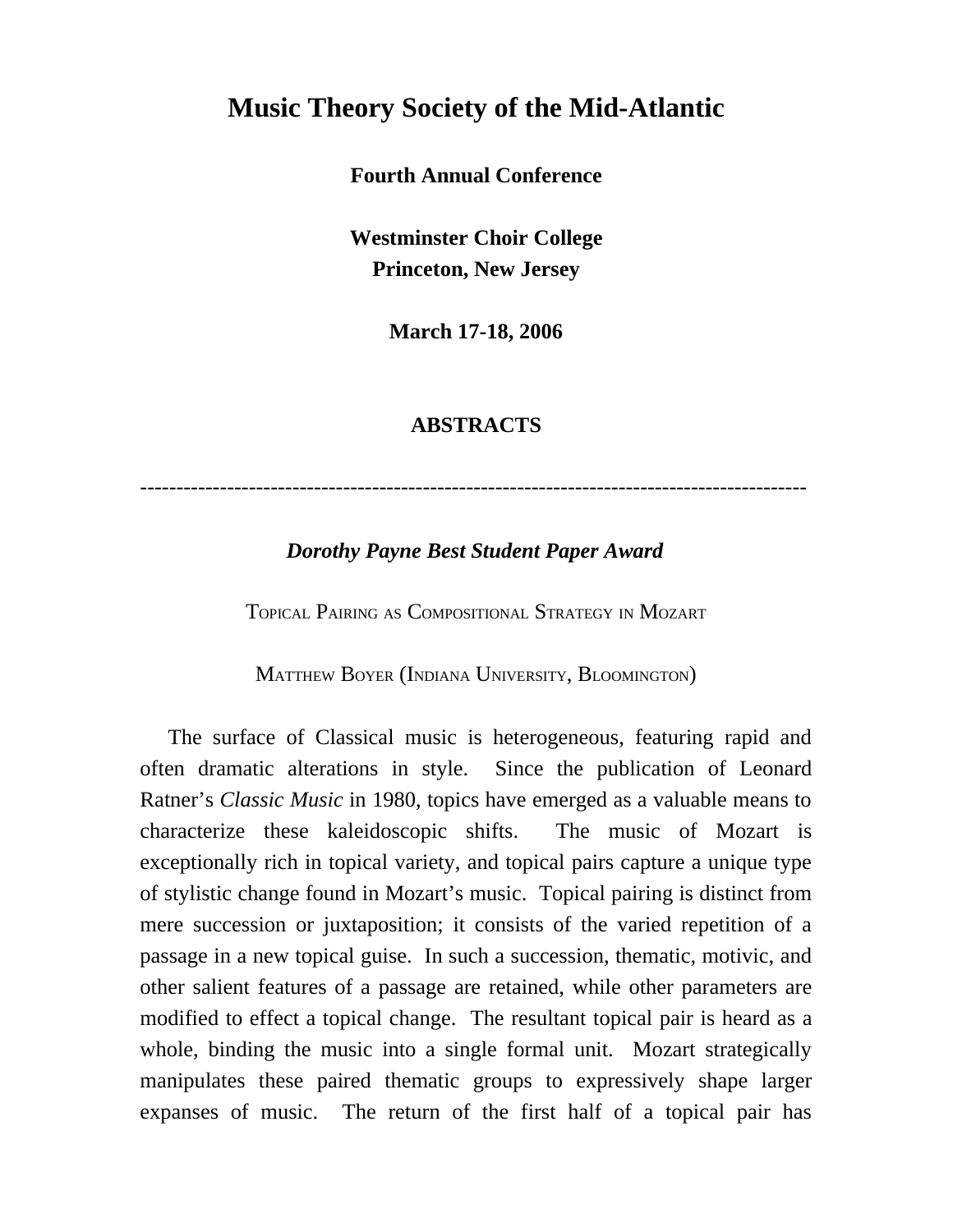implicative strength; it generates expectation for the return of the second half of the pair. With this expectancy comes the possibility for denial, postponement, and fulfillment, inviting a hermeneutic reading of Mozart's treatment of pairs across large-scale formal designs. This presentation will draw upon a number of examples, particularly from the first movement of the piano concerto K. 503.

A STRUCTURALIST VIEW OF THE GROWTH AND DEVELOPMENT OF KNOWLEDGE IN MUSIC SCHOLARSHIP

--------------------------------------------------------------------------------------------

KAREN FOURNIER, PH.D. (UNIVERSITY OF MICHIGAN)

In his reflections upon the structure of academia and the limitations imposed by this structure upon those who seek to build academic careers, the French sociologist Pierre Bourdieu observed, to his surprise, that "the full implication of the fact that an author writes for a public [has] never been completely explored. Few social actors depend as much as artists, and intellectuals in general, for what they are and for the image that they have of themselves or the image that other people have of them and what they are." (Bourdieu, "Intellectual Field and Creative Project," *Social Sciences Information* 8/2, April 1969: 95) This observation forms the core of this work, in which he has established a quasi-Marxist model of academic life that measures success in terms of the acquisition of what he calls "cultural capital," defined loosely as a set of markers that includes such things as academic affiliation, tenure and promotion, publication volume and venue, access to research funding, and so on. Bourdieu argues that in their quest for "cultural capital," academics tend to orient their research towards what they perceive as the expectations of their peer readership, upon whose approval the future of every academic career rests. This paper will examine music scholarship in this light, and will speculate upon what constitutes "cultural capital" for music theorists and, with examples drawn from recent theoretical literature, will illustrate how this capital might be secured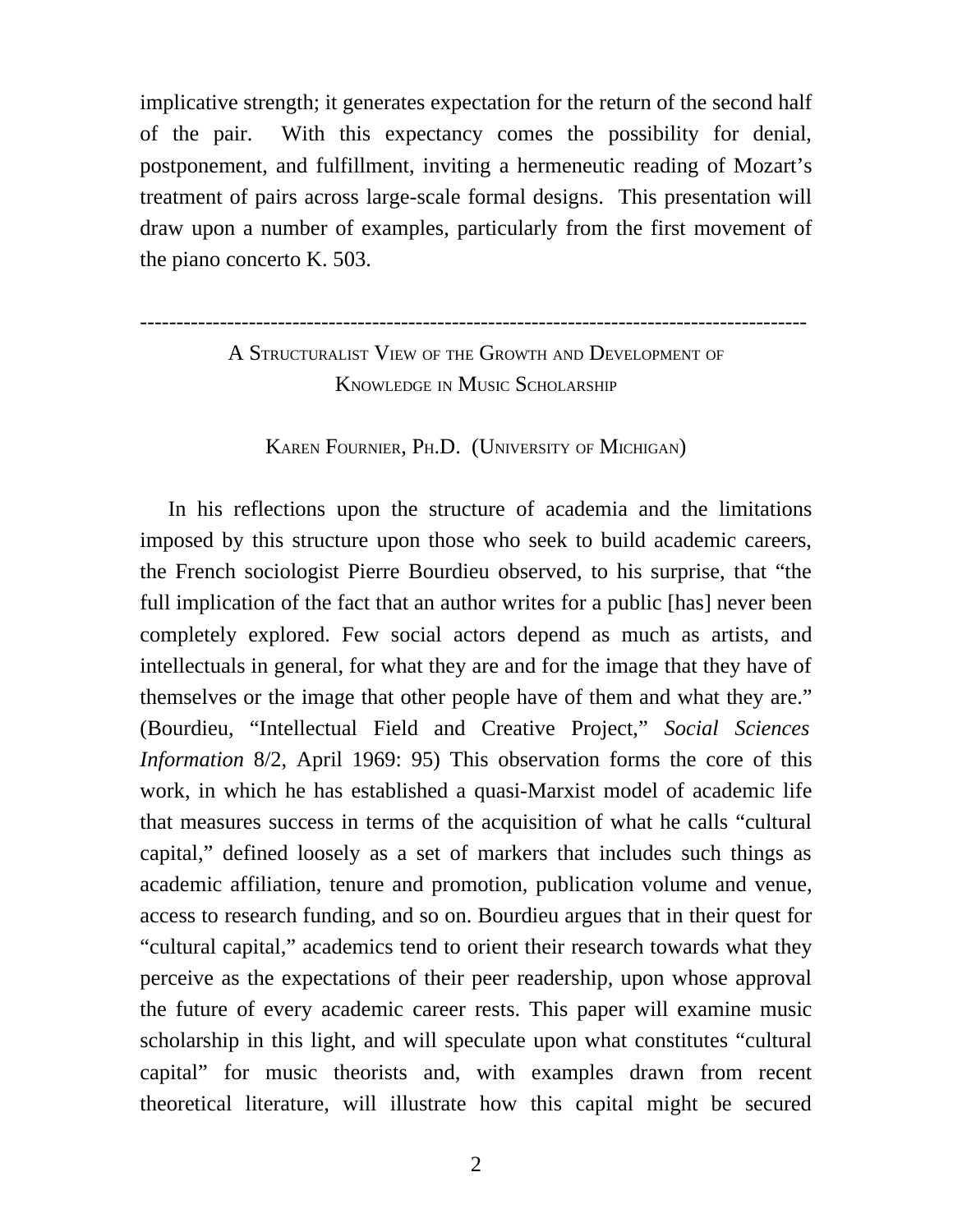through allegiances and to certain established research questions and methods. But the paper will also be critical of Bourdieu's quasi-Marxist conception of academia, as it will demonstrate that the evolution of an academic community depends upon the occasional introduction of revolutionary ideas and research methods that may not, at their outset, appear to guarantee their proponents access to the "cultural capital" that they might need to survive within academia. This paper will address one key question that arises for music scholars: how do we square the need for our work to be accessible to our peers (a seemingly static view of academia) with the ever-changing interpretations of musical works that characterize the scholarly literature in our field and that reflect our subjective engagement with musical works (a more dynamic view of academia)?

--------------------------------------------------------------------------------------------

## A NOSTALGIC FAREWELL TO TONALITY: ARNOLD SCHOENBERG'<sup>S</sup> SETTING OF RICHARD DEHMEL'S POEM "ALLES"

#### CYNTHIA GONZALES, PH.D. (TEXAS STATE UNIVERSITY)

In September 1905, Schoenberg turned again to Richard Dehmel's *Weib und Welt* to set one more poem: "Alles," Op. 6, No. 2. I will investigate "Alles" as Schoenberg's nostalgic farewell to tonality. "Alles" clings to the tonic-dominant axis, yet is prescient of the atonal world that Schoenberg will enter only a few years later. Structural harmonies are obscured by an overabundance of foreground chromatic culprits that ornament the diatonic framework of common-practice chord progressions and linear intervallic patterns. Moreover, the chromatic ornaments often resolve in such unusual ways that the non-chord-tone-cum-resolution unity is broken asunder.

Dehmel's poem is a nostalgic lament ironically cast in hopeful language. Schoenberg signed and dated the "Alles" manuscript on 6 September 1905, only a week before his 31st birthday. His music gives voice to the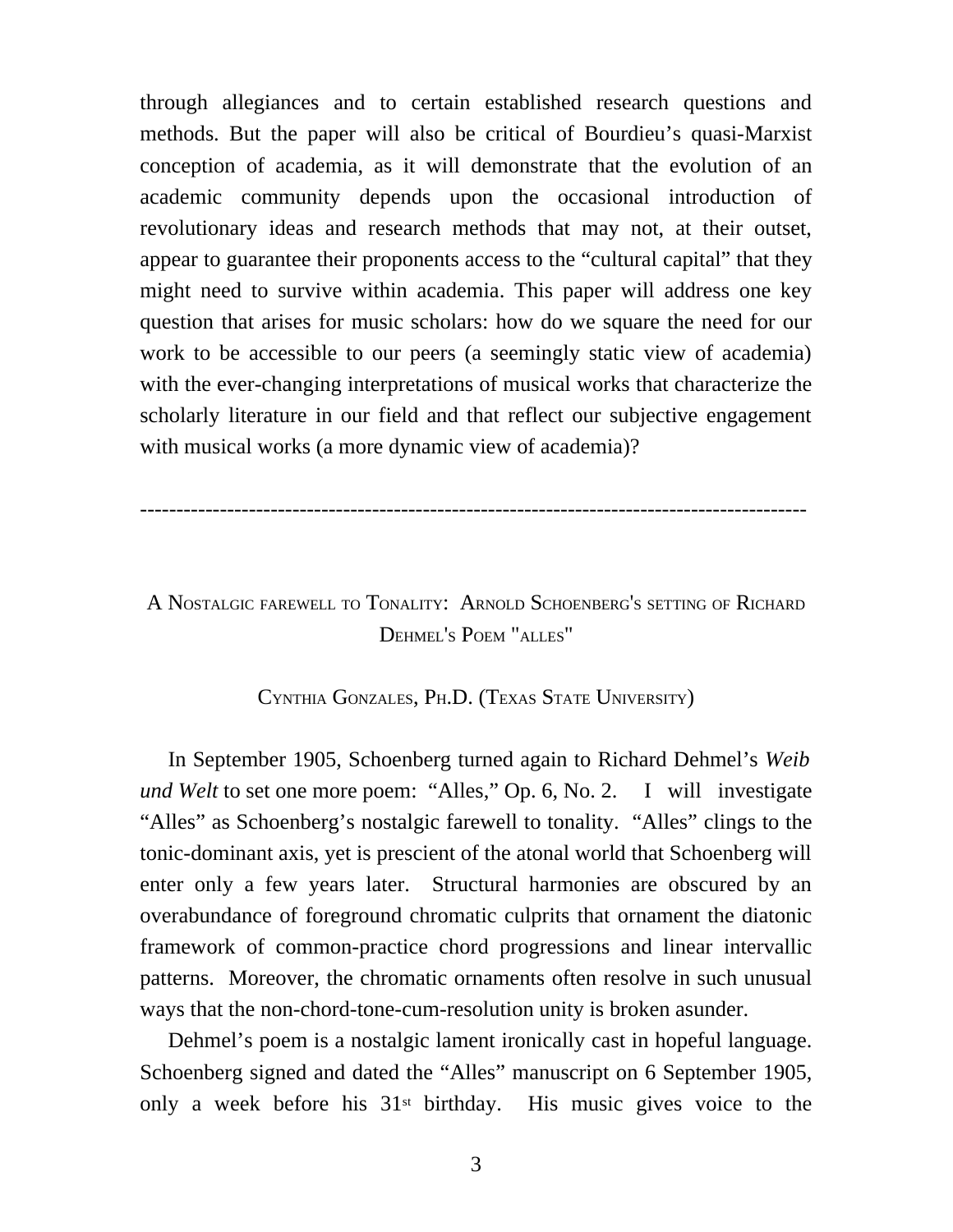protagonist, a "blessed child of thirty years," even though Dehmel's poem does not. With each hopeful assurance by the narrator, the child's response is revealed by the melody ascending to cadence on a dissonant apex. The lack of hope is confirmed by the piano postlude, which descends from scaledegree 5 through flat-3 in this major-mode song. Schoenberg engages Dehmel's poem to take a nostalgic journey, weaving contrapuntal textures into a harmonic frame that upholds the tonic-dominant axis, while at the same time freeing chromatic culprits toward atonal independence.

--------------------------------------------------------------------------------------------

A PROBABILITY FUNCTION FOR SUBSET EMBEDDING AND ITS IMPLICATIONS FOR ABSTRACT PITCH-CLASS SET RELATIONS

JUSTIN HOFFMAN (COLUMBIA UNIVERSITY)

Abstract pitch-class set (pcset) relations offer ways of comparing nonequivalent pcsets with one another independently of musical context. Such relations include similarity measures, mathematical operations that return a numerical value representing the perceived similarity of two pcsets. For example, John Rahn's total mutual embedding measure counts the number of subsets of all cardinalities mutually embedded in two pcsets. Rahn's similarity measure, like most abstract pcset relations, proceeds with the assumption that all mutually embedded subsets function equally as determinants of pcset relatedness.

This view of abstract pcset relations thus proposes that a shared instance of a trichord of set class 3-2 (013) is just as significant as a shared instance of set class 3-12 (048). Intuition, however, suggests that a shared 3-12 trichord is more significant. By generating a probabilistic distribution for each trichord class, showing the likelihood of selecting a given number of instances of the set class in question when choosing a larger pcset at random, we can find confirmation of this intuition. Subsets that are more salient occur far less frequently than those that are less salient. The relationship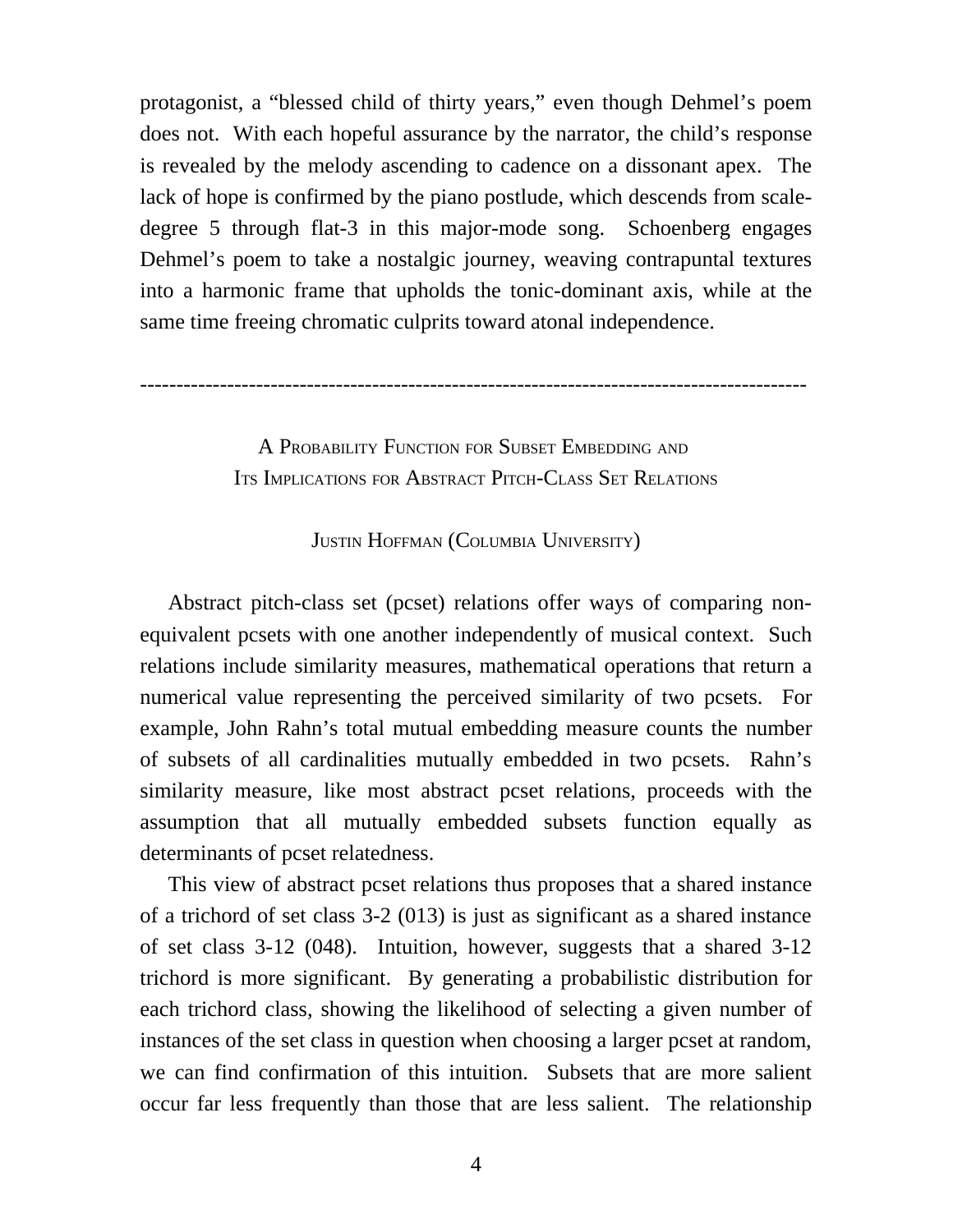between this probabilistic distribution and intuition can be demonstrated using interval cycles, as the probability of selecting a pcset containing subsets of a particular set class is determined by the number of cyclic adjacencies included in the set class in question and the cardinalities of the cycles involved. In order to demonstrate how this observation might be of use in a discussion of abstract pcset relations, we can construct a similarity measure that weights subset relations based upon such a probabilistic distribution.

--------------------------------------------------------------------------------------------

EMERSON, LAKE AND PALMER'S "TOCCATA" AND THE CYBORG ESSENCE OF ALBERTO GINASTERA

KEVIN HOLM-HUDSON, D.M.A. (UNIVERSITY OF KENTUCKY)

Critical response to the British progressive rock band Emerson, Lake and Palmer (ELP) was invariably hostile. Critics especially targeted the group's penchant for deconstructing well-known classical works such as Mussorgsky's *Pictures at an Exhibition*. Occasionally their "covers" (such as their version of Bartók's *Allegro Barbaro*) were made without proper attribution to the original composer.

However, ELP's version of the "Toccata" from Alberto Ginastera's *Concerto No. 1 for Piano and Orchestra* (1961) not only properly credited the work's composer and publisher, but Ginastera himself reportedly enthused that ELP's version contained the "essence" of his work. To discover this "essence," I present a close analysis of both Ginastera's work and ELP's version from their 1973 recording *Brain Salad Surgery*. Ginastera's piece is based on the obsessive development of a single motive, presented at the outset:  $\langle B-f \rangle$ -flat3, E4, E-flat4, A4 $>$ . This motive is clearly seen to be the union of two inversionally related [016] trichords. Ginastera extends this motive into longer thematic lines and also stacks combinations of the [016] set type into larger sonorities. My analysis accordingly draws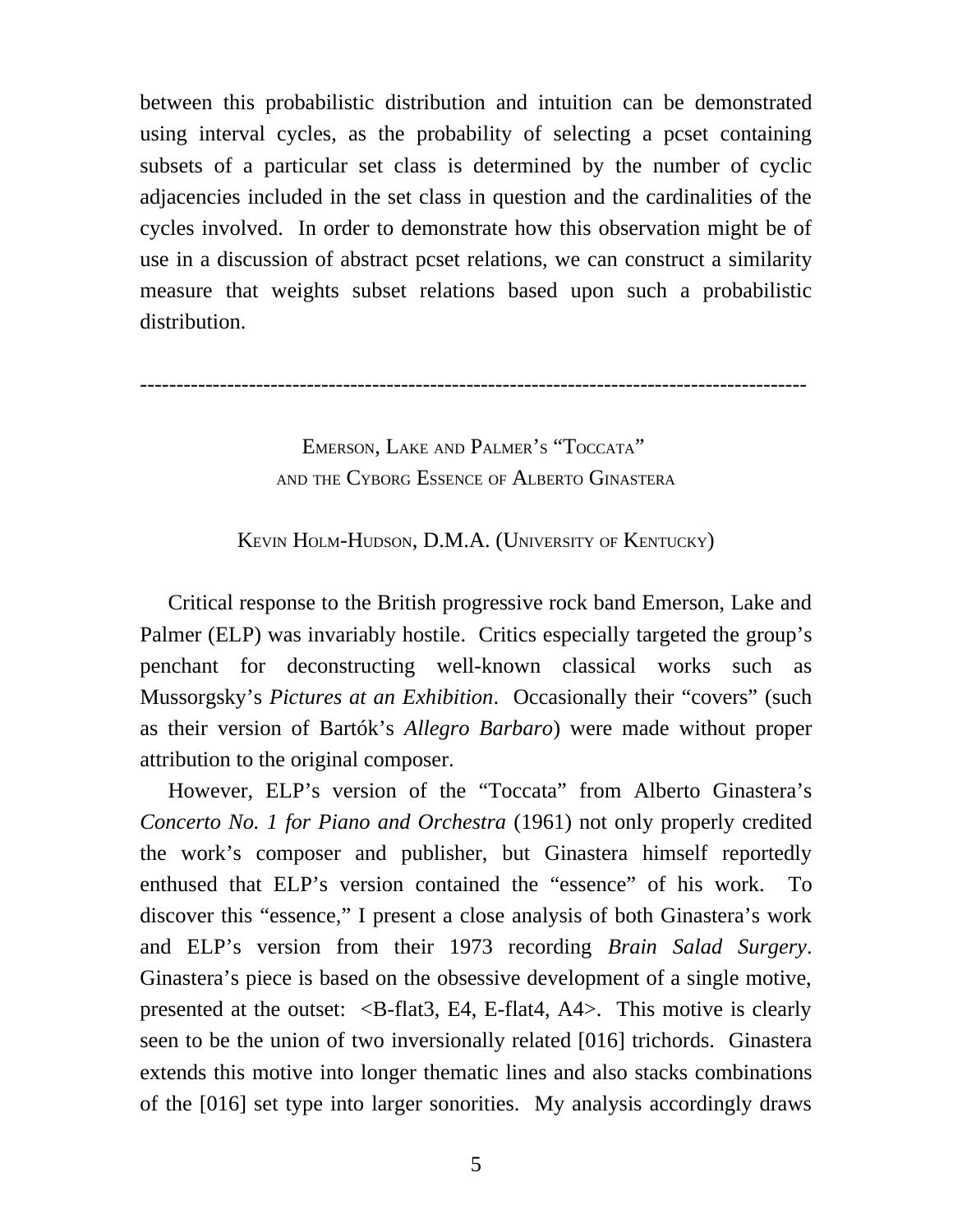primarily upon Fortean set theory and elements of transformational theory. The structural sets of Ginastera's work are also found in ELP's extrapolated additions and even in the cross-modulated synthesizer timbres, or "split tones," that Emerson employs. ELP also omit largely repetitive sections from Ginastera's work and extend some climactic passages, thereby arguably improving the pacing of Ginastera's piece; such alterations may also be understood to convey the "essence" of Ginastera's composition.

--------------------------------------------------------------------------------------------

#### REPETITION THEORY

#### BRIAN HULSE, PH.D. (CHRISTOPHER NEWPORT UNIVERSITY)

Kierkegaard tells us that recollection means to stand at a distance from a past that is irretrievable, but repetition is to bring what is past back into existence. Thus, repetition approaches not from the past but from the future. In musical discourse, the past is generally accorded great weight in determining what constitutes the present: a tendency prone to slipping into absolute notions–metaphysics–driving an obstinate wedge between analysis and an understanding of what makes music musical. Kierkegaard's recollection-repetition distinction has proven a useful tool for sorting out the post-structural project. It is also useful for detecting the metaphysical underpinnings of musical theories and interpretative modes. Beyond this, the distinction provides a clear basis for a post-structural hermeneutic approach to music based on repetition, a repetition theory. Repetition theory interprets the processes of music bringing back itself, of binding itself to itself across the dimensions of pitch and rhythm on the basis of what repeats, rather than relying on metaphysical measures, matrixes, and other contexts to understand the musicality of musical expressions.

--------------------------------------------------------------------------------------------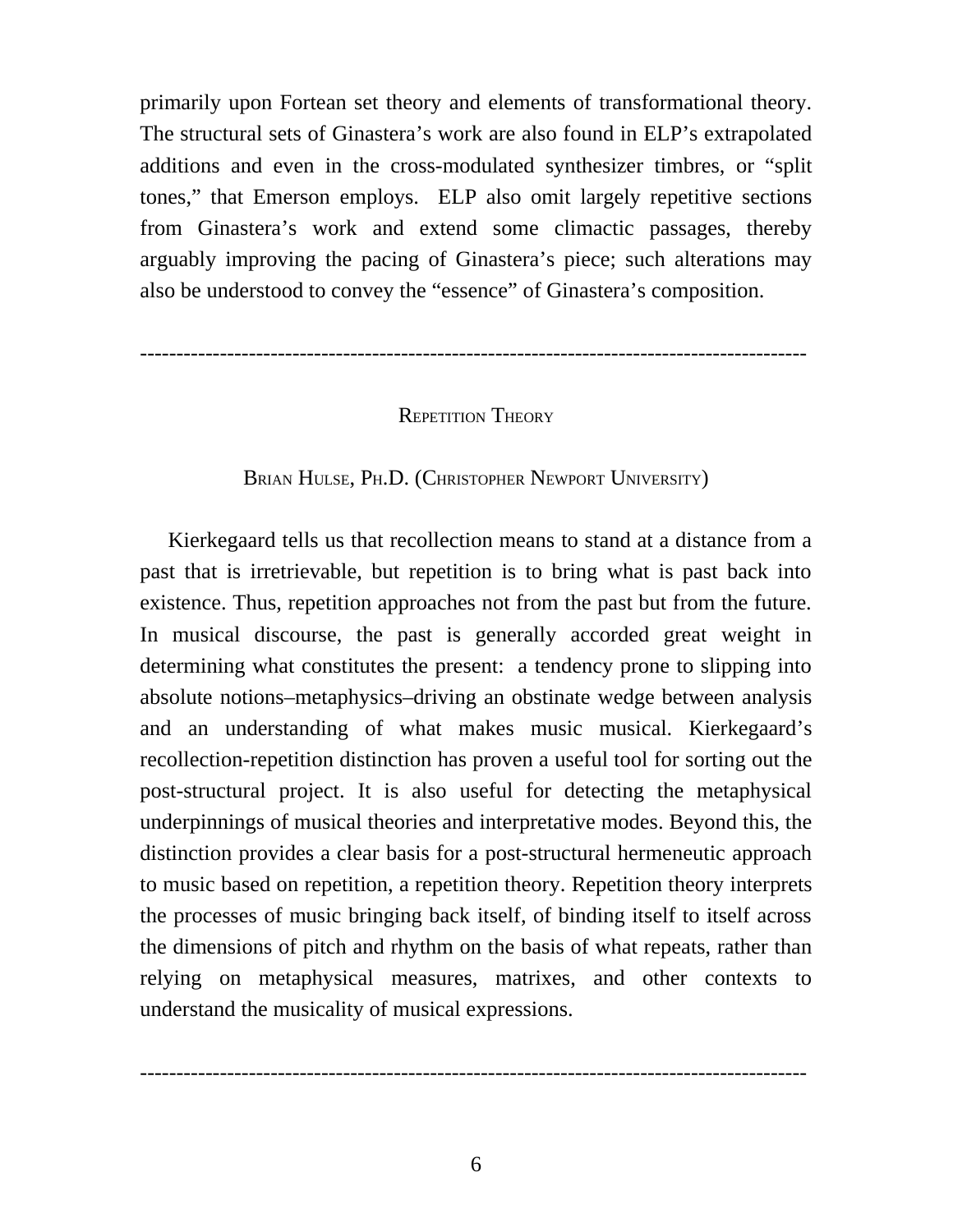### CONSTRUCTING "MUSICAL HORSE SENSE": APPLYING FINK'S PARADIGMS FOR SIGNIFICANT LEARNING TO MUSIC THEORY INSTRUCTION

BRUCE KELLEY, PH.D. (SHEPHERD UNIVERSITY)

This paper will examine how L. Dee Fink's *Creating Significant Learning Experiences: An Integrated Approach to Designing College Courses* (2003) can help teachers of music theory to redesign their courses to encourage a wide range of significant learning. Fink's text examines Bloom's (1956) traditional content-centered learning taxonomy, which consists of a hierarchical sequence of educational objectives, and proposes a new taxonomy, one that describes multiple dimensions of learning. Content becomes just one of the six major categories of significant learning. The other categories include application, integration, human dimension, caring, and learning how to learn. Fink's taxonomy provides a valuable alternative to traditional models for thinking about course design.

This paper will: (1) explain briefly the foundation of Fink's theories and his taxonomy of significant learning; (2) examine how I have incorporated Fink's taxonomy into a specific course, MUSC 303 (Forms and Analysis); (3) explore the strengths and weaknesses of my application of this new taxonomy; and (4) critique the strengths and weaknesses of Fink's theories when applied generally to the field of music theory. Fink's taxonomy provides a foundation from which we can design classes to give our students significant learning experiences—a thorough soaking in the sonorous nature of our art.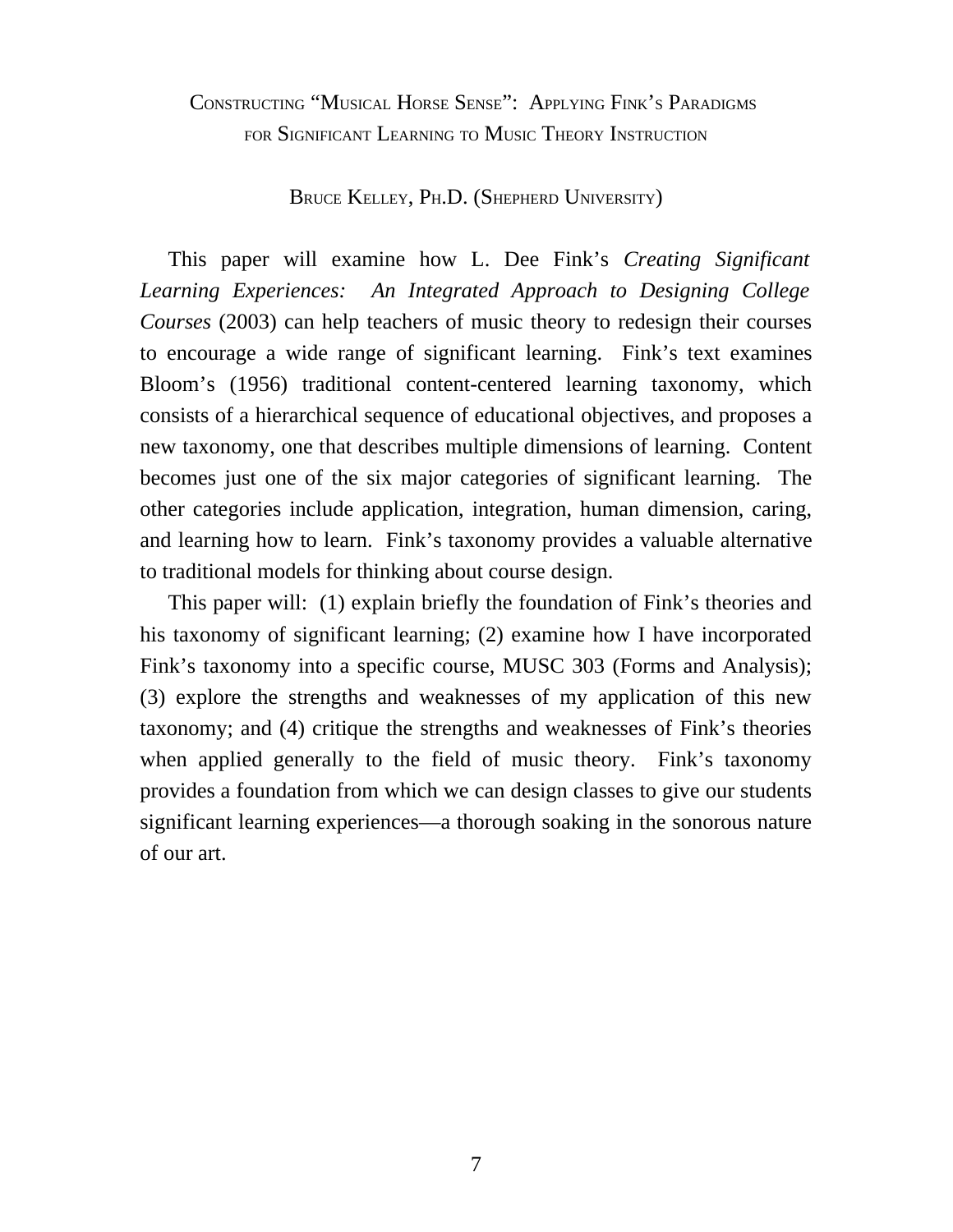EMANCIPATION OF DISSONANCE: MUSIC, TEXT AND GESTURE IN SCHOENBERG'S SECOND STRING QUARTET, "ENTRÜCKUNG"

### MARTIN LEE (UNIVERSITY AT BUFFALO)

Schoenberg declared that "the transition from composition which still emphasized key (while always containing many dissonances) to one where there is no longer any key, any tonic, any consonances, happened gradually, in accordance not with any wish or will, but with a *vision*, an *inspiration*; it happened perhaps instinctively." This process can be designed radically within a single composition but not necessarily within a compositional period.

Composed in 1907-08, the *Second String Quartet* is one of the earliest works which demonstrates this notion. This presentation discusses the compositional method of the movement in order to reveal the conflicts between tonality and "atonality," thematic and athematic, continuity and discontinuity. On one hand the music seems to be non-tonal and dissonant, on the other the music will contain tonal references. In the second part, the author argues Schoenberg's choice of Stefan George's poem, which is not only coherent to the music and enhances presenting the new musical style explicitly with text as tone-painting, but also becomes an autobiography of Schoenberg himself. The third part is the discussion of Schoenberg's ideas of consonance and dissonance through his writings and how they are reflected in the music.

In conclusion, although Schoenberg brings in a new way of presenting musical ideas and a riot-deconstruction of the genre by introducing voice into the piece, the preservations of traditional characteristics and tonal reminiscences are clear in the last movement, "Entrückung." They are internalized with the new musical style and serve as a point of departure for his emancipation of dissonance.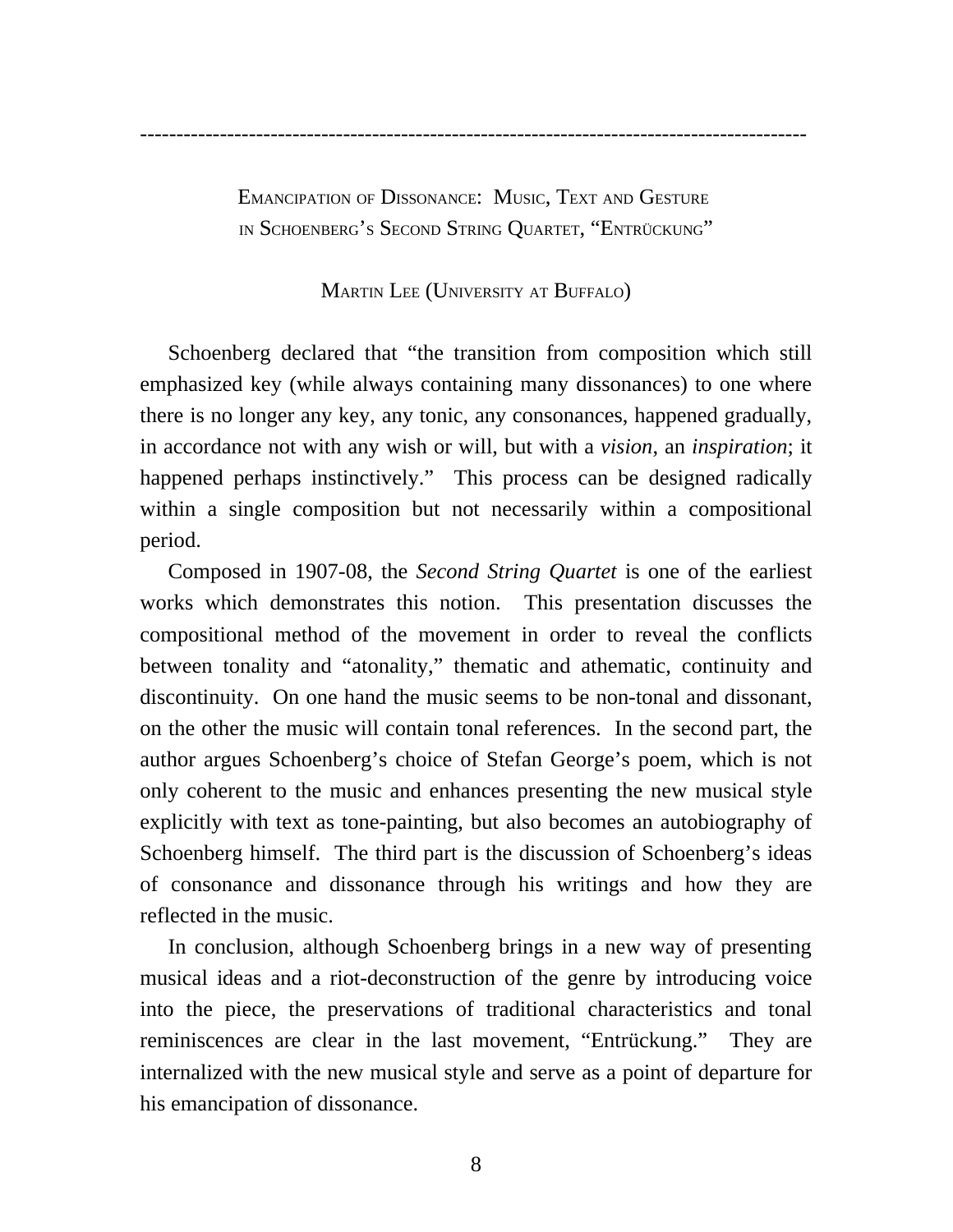--------------------------------------------------------------------------------------------

CORE COMPONENTS OF JIMMY WEBB'S "DIDN'T WE"

THOMAS ROBINSON (THE GRADUATE CENTER, CITY UNIVERSITY OF NEW YORK)

Many analysts of popular song first employ a single recording as a text for study. This text is often compared to other recordings or versions of the song for analysis. It is my assertion, however, that both cover and original are also referential to a single abstract structure, made of the song's *core components*, of which any recording or version (including sheet music, transcription, or score) is merely a reflection, a representation, or an interpretation. This formation, itself possibly devoid of meaning, is traceable because although many structural elements are changed in a cover version, a certain few necessarily are retained in order to preserve the song's identity.

This paper focuses on Jimmy Webb's "Didn't We" as recorded by several artists from Gene Ammons to Stan Kenton to Barbra Streisand. Its task is not to showcase meaning inherent in the *differences* but, conversely, to look at the few *related* elements and to construct a contour notation to represent the melody's definitive features. The formation comes more into focus with each additional version studied, just as a person's character becomes clearer after multiple subjections to different situations or environments. The abstract structure emerges as the song's unchangeable core or "soul" that no interpreter would do without, while the ancillary contributions of performers, producers, and arrangers—refracting the core through their own prisms—contribute richer meaning.